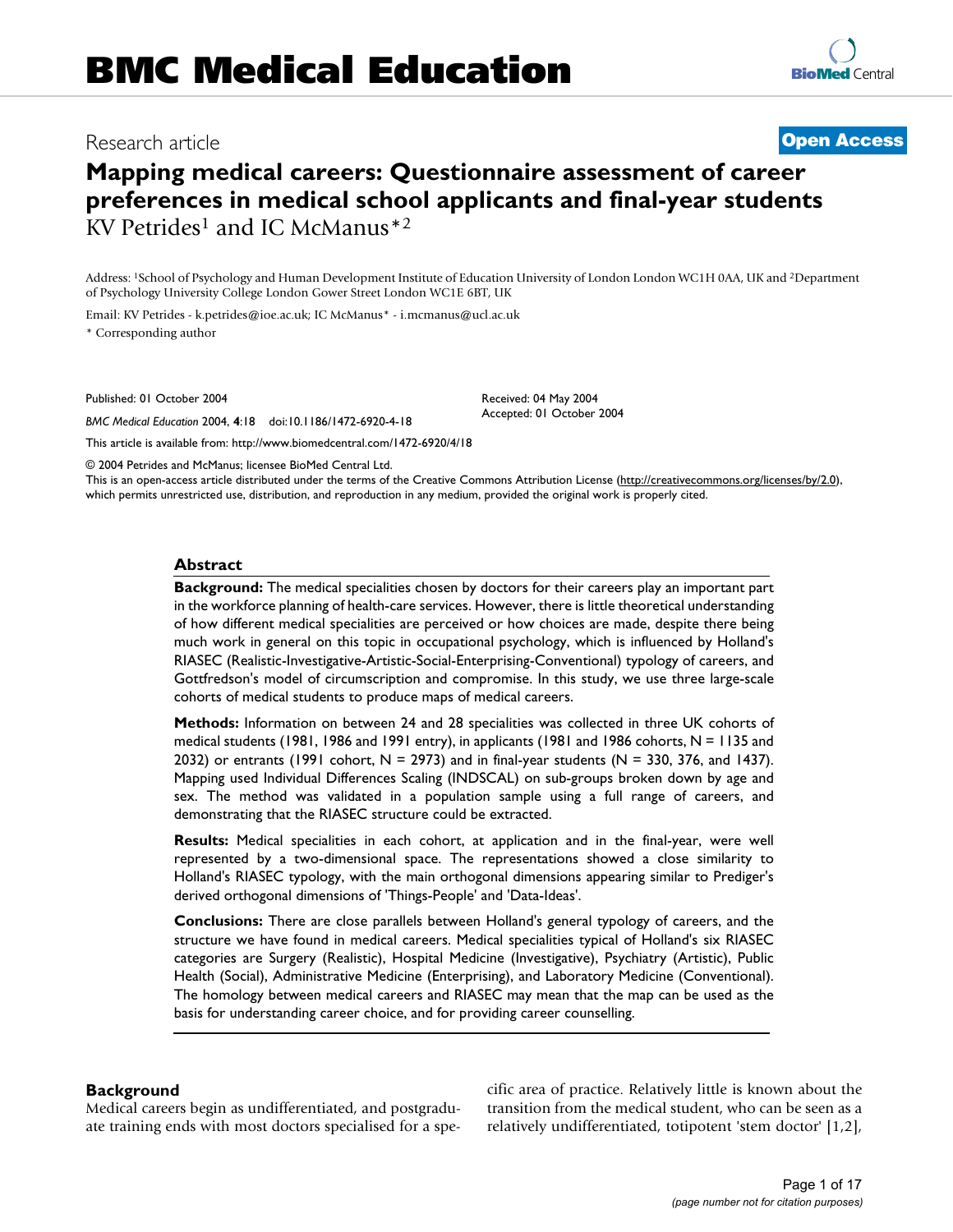potentially capable of entering any speciality, through to the final, fully-differentiated specialist who is almost entirely restricted to one specialised area of medical work. Although medical career specialisation has been subject to a moderate amount of research (for reviews see e.g. [3,4]), some of it going back over half a century (e.g. [5]), much of that research has concentrated on the personal characteristics of individuals choosing particular careers (e.g. [6- 8], on background factors in childhood influencing career choice (e.g. [8-10]), on associations with particular personality types (e.g. [11]), on the careers of specific groups, such as women doctors (e.g. [12]), on attitudes towards specific specialities, such as psychiatry (e.g. [13,14]) or anaesthetics (e.g. [15,16]), or has concentrated on the basic statistics necessary for workforce planning (e.g. [17,18]). There is, however, a lack of any broad theoretical framework in which to place career choice and specialisation.

UK medical education requires undergraduates to study a wide range of medical specialities, and most students will have sampled many of the broad areas of practice by the time they qualify. As a result, it is often assumed that students do not make their career choices until after they have finished at medical school, remaining agnostic about their final speciality choice until that time. However, not only medical school entrants (e.g. [19]), but even medical school applicants, a year or so earlier, at the typical age of about seventeen, often have surprisingly strong preferences for, and particularly, against, some medical careers (e.g. [20]). There is strong evidence, therefore, that career choice can be determined during or even before medical school ([21,22])). Thus, it makes sense to try and understand those preferences, which probably underpin eventual career choice.

Much research into medical careers does not take into account the broader research literature on non-medical careers (see [23-25]), or on socio-psychological models of the theoretical underpinnings of career choice (e.g. [26], [27], [28,29]). Consequently, medical careers research often fails to provide any broader theoretical framework or conceptualisation within which the empirical findings may be explained or which allow generalisations beyond the immediate data collected in the study (although there are exceptions, e.g. [30,31]).

The present study takes its origins in three separate sets of theoretical approaches, each of which examines different aspects of careers. None of these approaches, however, concerns medical careers specifically. Neither are they restricted to career choice in adulthood. Furthermore, at least one of them is specifically developmental, emphasising the processes by which career choice occurs and changes. The best place to begin this brief theoretical

review is with the work of Gottfredson [27], who identifies the distinct processes of *circumscription* and *compromise* in career choice.

Careers differ in their demands, requiring different amounts of intellectual ability, manual skill, long-term commitment, or willingness to work in particular environments, and can be better suited to particular personalities, aptitudes, and physical dispositions. Individuals also differ, having different aptitudes, interests and abilities. Career choice therefore involves people considering the entire range of careers and then circumscribing those which they regard as broadly acceptable, making their eventual choices within that subset.

An important practical point highlighted by studies such as Gottfredson's is that choices tend to be *negative*, meaning that careers are rejected because they do *not* have attributes which are consonant with the person making the choice, rather than positively chosen for their special suitability.

Once circumscription has taken place, a number of possible careers still remain. The second stage of choice is *compromise*. Because of various practical constraints, certain careers are restricted in the number of people they can accommodate or they are unsuitable in other terms, such as their geographical location or the remuneration they can provide. The eventual career chosen is one that 'satisfices,' [32] being realistically good, though not optimal. The applications of this theory to medical careers are selfevident and describe many of the problems facing medical students and junior doctors.

Implicit in Gottfredson's conceptualisation is the concept of a *map* of careers. In her 1981 paper she provides an example a two-dimensional representation of 129 occupations which have been scored in terms of 'Prestige level' (high *vs* low) and 'sextype rating' (masculine *vs* feminine). When careers are mapped into this space, the process of circumscription involves drawing an area within which careers are acceptable to a person, being neither too masculine nor too feminine, nor being too high in terms of their prestige and hence effort required, nor too low, and hence insufficiently rewarding. A primary concern of the present study is the nature of the map underlying medical careers, and on which circumscription eventually takes place.

Perhaps the most influential study of the structure of career preferences is that of Holland [26], an overview and critical analysis of which can be found in the special issue of the *Journal of Vocational Behavior* published in 2000 (e.g. [25]; see also [33] and [34]). Holland's theory suggests that careers can be organised into six broad types,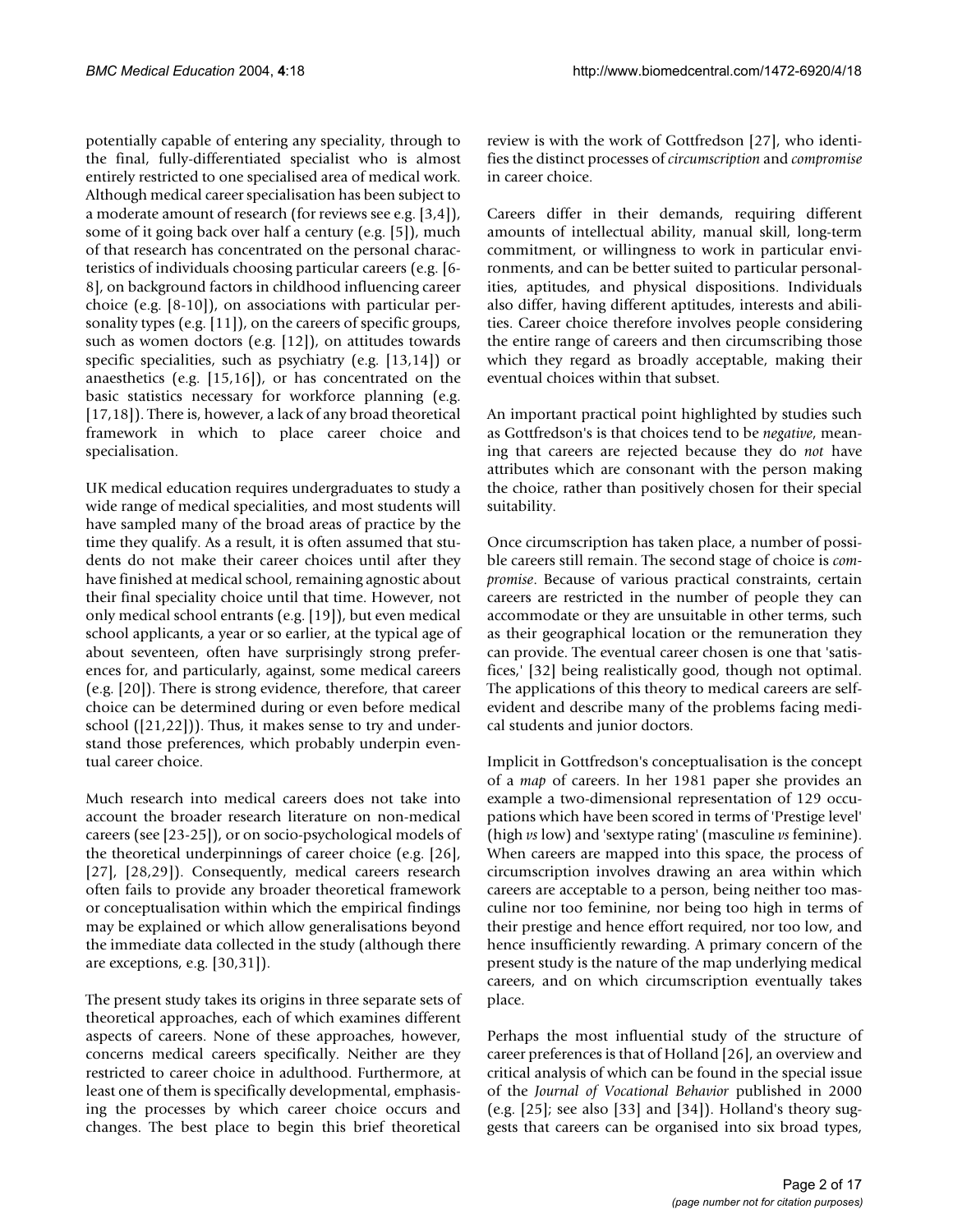

The hexagon of Holland's RIASEC typology, along with the Things-People and Ideas-Data dimensions proposed by Prediger (1982).

which can be represented around a hexagon (see figure 1), and which are often known by the acronym RIASEC, standing for Realistic, Investigative, Artistic, Social, Enterprising and Conventional. In Holland's original conceptualisation the specific orientation of the hexagon is arbitrary to rotation, but subsequent analyses have suggested that the hexagonal structure can be reduced to two dimensions [35,36]. One dimension runs from Realistic to Social, involving careers that are primarily Things-oriented rather than People-oriented. The second orthogonal dimension runs from midway between Enterprising and Conventional to midway between Artistic and Investigative, and involves careers varying from those that are primarily Data-oriented to those that are primarily Ideasoriented. Holland's RIASEC model provides an appropriate two-dimensional space in which Gottfredson's circumscription model can apply [37].

Although Holland's work suggests how careers might be mapped, and Gottfredson's work suggests how career choices might take place within the space underlying those careers, a missing link in the overall picture concerns how individuals choose within the space. This is a significant question because individuals are expected to circumscribe in different ways according to their particular personalities and abilities. Ackerman [28,29] has described how intellectual ability and personality relate to Holland's RIASEC model. Measures of intellectual ability primarily correlate with interest in the Realistic, Investigative and Artistic careers, people with higher verbal abilities preferring careers in Artistic and Investigative careers, and people with higher spatial and mathematical abilities preferring Realistic and Investigative careers. In contrast, measures of personality mainly correlate with the SEC components of RIASEC. Ackerman uses the Big Five typology of personality (see [38], [39]), and shows that Extraversion primarily correlates with an interest in Social and Enterprising careers, whereas Conscientiousness correlates with an interest in Conventional and Enterprising careers. The personality dimension of Openness to Experience is to some extent a hybrid between intellectual ability and personality, and tends to correlate positively with Artistic, Investigative and Realistic careers, and negatively with Conventional careers. This pattern is similar to that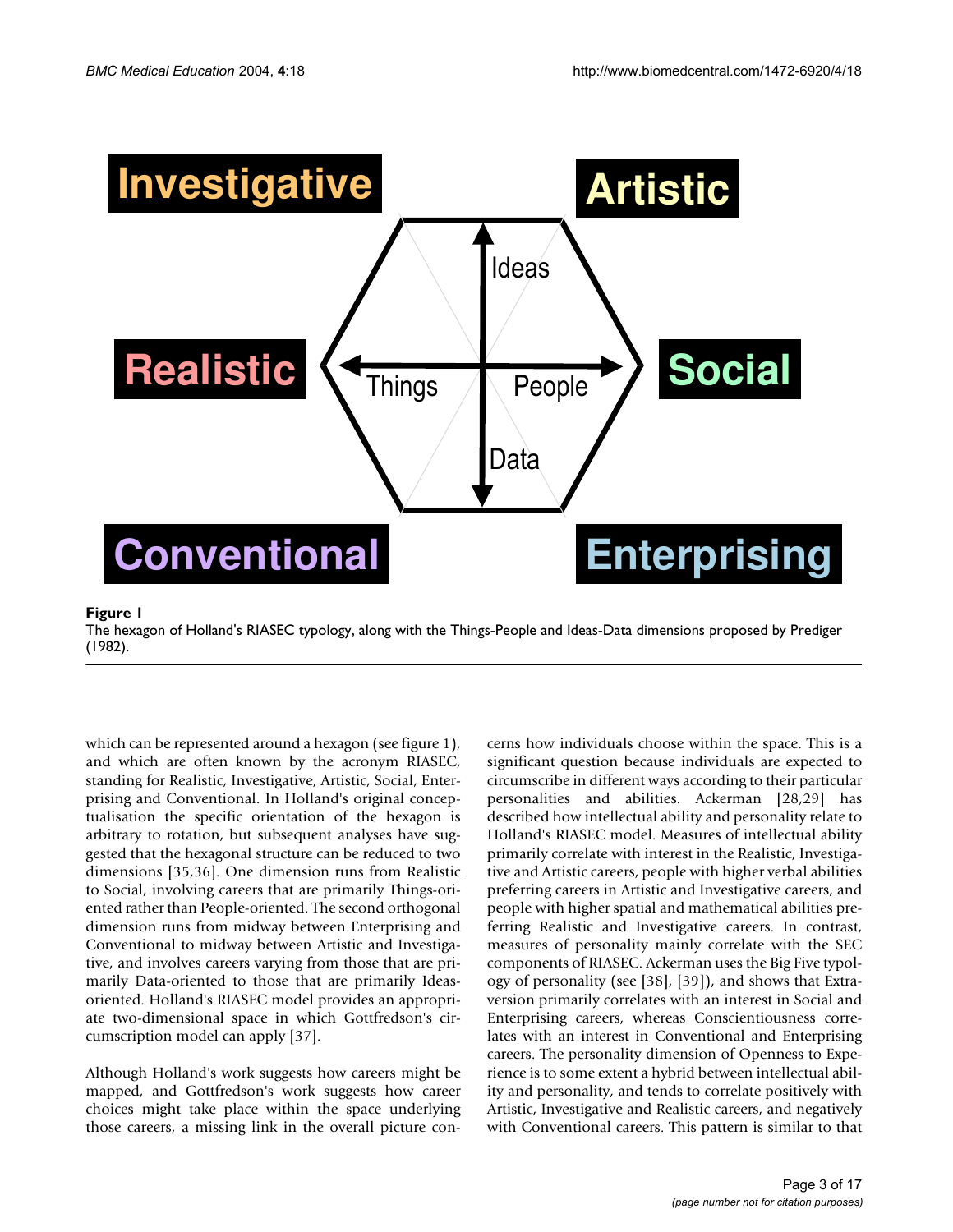which Zhang has reported in which the RIA cluster of careers relates to a deep approach to learning [40,41], whereas the SEC cluster relates to a strategic approach to learning [42].

Between them, the models of Holland, Ackerman and Gottfredson provide, respectively, a good conceptualisation of i) the structure of careers and career preferences, ii) the correlations of careers with ability and personality, and iii) the developmental processes by which career choices are made. The question for medical education is the extent to which these approaches are appropriate for understanding medical career choice. If they are valid, then that will allow the much broader research literature from career choice in general to inform the more specific area of medical career choice. Underpinning the models of both Ackerman and Gottfredson is Holland's picture of a relatively simple, two-dimensional career map, onto which ability and personality can project, and on the basis of which career choices can develop. We therefore have two main objectives in this paper; firstly, to use data on career preferences from three separate cohorts of medical students, both at the time of application and in their final year at medical school, in order to derive a map of medical careers. And second, to assess the extent to which this specific map of medical careers is homologous to Holland's more general map of a broad range of careers.

The data collected in our studies consist of ratings of attractiveness of different medical careers on a five-point scale, ranging from 'Definite intention to go into this' through to 'Definite intention not to go into this'. However, our primary interest for the purpose of deriving a map of careers is not in *career preference*, but rather in *career similarity.* If a student has a preference for career A and career B, but has no interest in career C and D, it follows that career A is probably relatively close to career B on the map, and career C is relatively close to career D, whereas careers A and B are likely to be more distant from careers C and D. A matrix of similarities between all possible pairs of a large number of careers from a large number of students then allows one to construct the underlying map (just as, in a classic example, a knowledge of the geographical closeness, or the drive-time, between many pairs of towns in a country allows one to reconstruct a map of the country [43,44]). The statistical technique is known as multi-dimensional scaling (MDS).

Although conventional MDS can reconstruct the underlying map showing the relations between a number of objects, the map itself is *arbitrary to rotation.* Turning the map through any angle does not change any of the distances between pairs of objects, and therefore the axes of the map cannot be known – in the case of a geographical map, there is no indication of the north-south and eastwest axes. The problem of the arbitrariness of dimensions can be circumvented by means of a variant of MDS known as INDSCAL (Individual Differences Scaling) [44,45]. This method analyses the similarity matrices either of individual subjects or of groups of subjects who are likely to differ, so that, for instance, one might have groups based on sex and age, the presumption being that older students may have different career preferences from their younger peers, and female students may have different preferences from their male peers. INDSCAL then allows the assignment of axes, it being likely that the grouping variables will mainly affect one rather than all of the dimensions on which the map is represented. An example in the case of geographical distance might be to examine the time of travel between pairs of towns in winter and summer. Inclement winter weather will increase the time of travel in the more northerly towns, but the dimension of east-west will have little impact on the measures. In this paper, we use INDSCAL to construct our maps of medical careers, so that the axes are identified and not arbitrary to rotation.

#### **Methods**

Two different types of data have been used in the present study. The bulk of the analysis looks at data collected during studies of medical student selection and training, and can be used to map medical careers. A subsidiary, but important, analysis looks at a large convenience sample of people of different ages who were taking part in a survey about careers in general, and were asked about their interest in a range of careers, of which only a few were medical. These latter data allowed us both to calibrate specific medical careers in the context of the general Holland typology, and to validate the INDSCAL methodology for deriving a map of careers.

#### *Medical student data*

The data were collected during three longitudinal studies of medical student selection, the first of which began in the autumn of 1980, looking at students who had applied for entry to medical school in 1981 [46,47], the second began in the autumn of 1985, studying applicants for entry to medical school in 1986 [48,49], and the third began in 1990, studying applicants for entry to medical school in 1991 [50,51]. The 1981 and 1986 cohort studies were restricted to students applying for entry to St. Mary's Hospital Medical School in London, although since applicants had each applied to five or six medical schools, many students entered schools other than St. Mary's. The 1991 cohort study looked at applicants to five different English medical schools, and because each applicant applied to several schools, these applicants represented 70% of all applicants and entrants to UK medical schools in that year. In each survey, applicants were sent questionnaires as soon as possible after UCCA, the central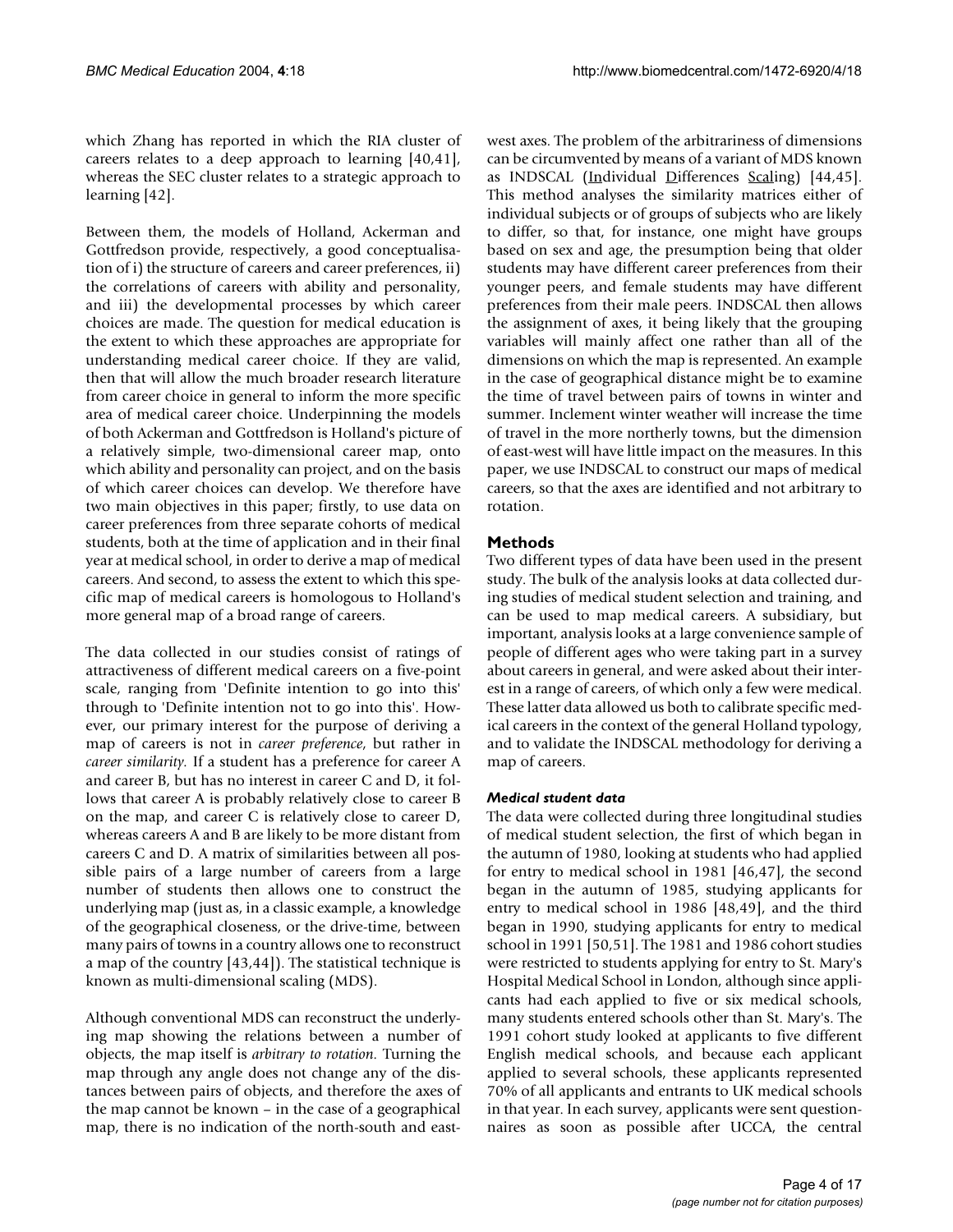universities admission system, had received their application and entered their names had been onto the computer database. In general this was many weeks or even months before applicants were asked to come for interview, or were sent decisions on whether they had been accepted or rejected. The data are therefore to a great extent properly prospective.

For the present paper, the analysis of the 1981 and 1986 cohort data considers data on all applicants who replied to our questionnaires, whereas the 1991 cohort, which was very much larger, considers only those questionnaire respondents who entered medical school (although we will generally refer to this group as 'applicants' since that reflects the time at which the questionnaire was completed). In additional file 1 we present separate information for the entire 1991 cohort which shows that there are unlikely to be response biasses, either due to differences between accepted and rejected applicants, or due to not all entrants responding to the final-year questionnaire. Response rates in the 1981, 1986 and 1991 applicants surveys were 85%, 93% and 93% [46,48,50].

Students who entered medical schools in 1981, 1986 or 1991 (or in a few cases due to deferred or repeated entry, in 1982, 1987 or 1992) were followed up as final-year students in 1986 (or 1987), in 1991 (or 1992) and 1996 (or 1997). Students still in medical school were identified through their medical schools, and questionnaires sent to those medical schools. Response rates were 65%, 50%, and 56% in the follow-up of the 1981, 1986 and 1996 cohorts of students in their final year [49,51].

The questionnaires used in the study, both at application and in the final year, were detailed, typically covering 16 sides of A4, and the results reported here concern only one of the questions asked. Career preferences were assessed by a question which used the rubric,

"Below is a detailed list of specialities in which a medical career can be pursued. Please indicate your attitude towards each speciality as a possible career. If you either know nothing about a speciality, or have no opinions about it at all, simply leave that answer blank".

A list of specialities followed, each of which was rated on a five-point scale, for which the categories were, "Definite intention to go into this", "Very attractive", "Moderately attractive", "Not very attractive", and "Definite intention *not* to go into this".

The list of specialities varied a little over the different surveys, becoming slightly more extensive as the years passed. The original list was based on the questionnaire distributed as part of the Royal Commission on Medical

Education of 1968 [52] (The Todd Report). The questionnaire for 1981 applicants had 24 questions. The final-year questionnaire for the 1981 applicants had 26 questions, the two new categories being "Pre-clinical teaching" and "Geriatric Medicine". The questionnaire for the 1986 applicants was the same as that for the 1981 applicants except that it had 25 specialities, "Geriatric medicine" having been added. The final-year questionnaire for the 1986 cohort had 27 questions, the 25 used for applicants, with the addition of "Genito-Urinary Medicine" and "Infectious Diseases". The applicant questionnaire for the 1991 cohort had the same 27 questions as did the finalyear questionnaire for the 1986 cohort. The final-year questionnaire for the 1991 cohort was similar to that for the applicants except that it had 28 questions, "Radiology/ Radiotherapy" having been split into two separate specialities. In the present study all of the questionnaires have been used in the form in which they were originally administered, the only omission being the speciality "Preclinical teaching", which was used in one survey only and is of little interest.

#### *The general population sample*

This questionnaire was completed by a sample of 1026 subjects, stratified by age using a median split  $(≥ 42; < 42)$ and by sex. It asked about the suitability of twenty-four different careers for the person. Twenty careers were derived, as far as possible, from Holland's RIASEC classification, with at least three in each of the six categories. In addition there were four categories which were medical (Anaesthetist, Hospital Doctor, Psychiatrist and Surgeon). The rubric was,

"Below is a list of careers. Please indicate for each one how much you think it might have been suitable for you as a career".

Each career was rated on a five-point scale, ranging from 'Extremely suitable', through 'Very suitable' and 'Quite suitable', to 'Not very suitable' and 'Completely unsuitable'. The subjects were a convenience sample obtained from amongst friends and relations by a first year lab class at University College London, each student being responsible for obtaining a group of twelve subjects, stratified by age and sex.

#### *Statistical analysis*

INDSCAL analysis was carried out using the ALSCAL program within SPSS 10.1. Data in each subset were broken down into four groups by age and sex, age referring to mature vs non-mature students in the medical student samples ( $\leq$  21; > 21) and to subjects aged <42 or  $\geq$  42 in the general population sample.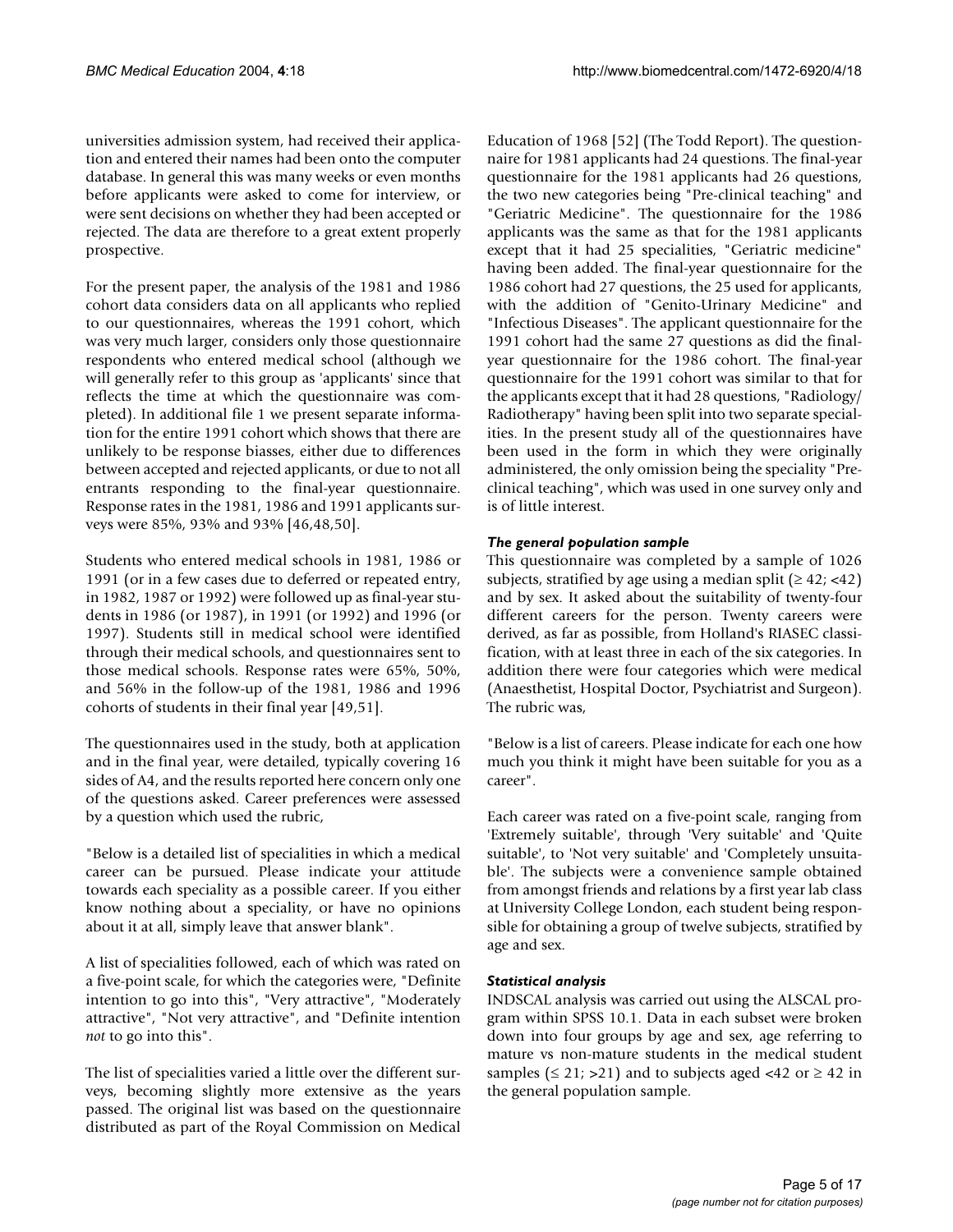The raw data, which were collected on a 5 point Likert scale, were transformed into Euclideanbased dissimilarities for all combinations of career pairs, using the PROXIMITIES program in SPSS. Four different dissimilarity matrices were produced (nonmature males, nonmature females, mature males, and mature females), and these matrices provided the basis for the INDSCAL analysis that involved minimisation, in Euclidean space, of the discrepancies between the career dissimilarities and the corresponding interpoint distances on the map. The loadings of each career on the two extracted dimensions were then plotted onto the figures to provide the maps.

The dimensionality of MDS/INDSCAL analyses can be assessed, in a manner analogous to that used in factor analysis in which eigenvalues are plotted against components. In MDS one plots a measure of 'stress' (in effect, the opposite of goodness-of-fit) against the number of dimensions which have been extracted. If too few dimensions have been extracted then the stress is high, the model not accounting adequately for the richness of the data. The optimal number of dimensions is typically indicated by a sudden 'dog-leg' in the stress plot.

#### **Results**

We consider firstly the general population sample since it both validates the method which we will subsequently use for the medical student samples, and also helps calibrate the axes.

#### *The general population sample*

The questionnaire was completed by 1044 subjects, 49.2% of whom were male, and 46% aged over 42. Multidimensional scaling used the INDSCAL method, with the four groups comprising older and younger males and older and younger females. The stress plot indicated that there were two major underlying dimensions in the data, as Holland's typology would suggest (see also Prediger [53,35]). The locations of the different careers are shown in figure [2](#page-6-0). There is good evidence for Holland's RIASEC typology, and the letters R, I, A, S, E and C have been placed on the graph to clarify interpretation. Pilot and Engineer are typical of Realistic careers, Biologist of Investigative careers, Artist and Museum Curator of Artistic careers, Social Worker, Counsellor and Teacher of Social careers, Personnel Director and Lawyer of Enterprising careers, and Accountant and Computer Programmer of Conventional careers. For this non-medical group of subjects, the four medical careers are all placed in the top half of the figure, with surgeon and anaesthetist closest to Investigative, and Psychiatrist closest to Social.

Of some importance, given the arbitrariness of the Holland hexagon to rotation in conventional MDS, is that the INDSCAL analysis clearly sets one axis as running from R to S, with the other axis orthogonal to that, running from I and A to C and E. These are similar to the Things-People and Ideas-Data dimensions shown in figure 1.

#### *The medical student samples*

Sample sizes for the medical student studies were 1135, 2032 and 2973 for the students in the 1981, 1986 and 1991 cohorts (and these samples consisted of all *applicants* in the 1981 and 1986 cohorts, and all *entrants* in the 1991 cohort), and were 330, 376 and 1437 for the final-year students in the 1981, 1986 and 1991 cohort studies. The INDSCAL analyses were restricted to those subjects for whom complete career information was available; this consisted of 538 applicants and 312 final-year students in the 1981 cohort, 1118 applicants and 301 final-year students in the 1986 cohort, and 1638 entrants and 1437 final-year students in the 1991 cohort. See additional file 1 for details of the breakdown of samples by sex and maturity.

The dimensionality of the medical student samples was assessed by carrying out a standard multi-dimensional scaling analysis (i.e. MDS, not INDSCAL), separately for the combined applicant data and the combined final-year data from the three cohorts. The stress formula attempts to quantify the discrepancies between the fitted distances in the model and the observed dissimilarities among the career ratings, with larger values indicating poorer fit. It is obviously the case that the more dimensions are extracted, the better the fit of the model and, hence, the lower the stress value. However, it is also the case that a greater number of dimensions complicates interpretation and may lead to overfitted and unstable solutions. The stress levels with 1,2,3,4,5, and 6 dimensions were .352, .174, .112, .077, .059 and .048 for applicants, and .390, .174, .112, .082, .064 and .052 for final-year students. For the final-year students, it is clear that two dimensions are necessary, and that there is little advantage of adding extra dimensions. The applicant data are slightly less clear and although there is still no doubt that at least two dimensions are necessary there is a suggestion that a third dimension may be of value. Subsequent scrutiny of models with three dimensions suggested that the third dimension was contributed almost entirely by one or two specialities such as forensic medicine, which have a high public and media profile, but which form only a small proportion of medical personnel. It was, therefore, felt to be safe to extract two dimensions, particularly since Holland's typology provided an *a priori* expectation that there would be two dimensions.

#### *INDSCAL analyses*

Separate analyses were carried out for the applicant and final-year data in each of the three cohorts. In each case, data were broken down into sub-groups according to sex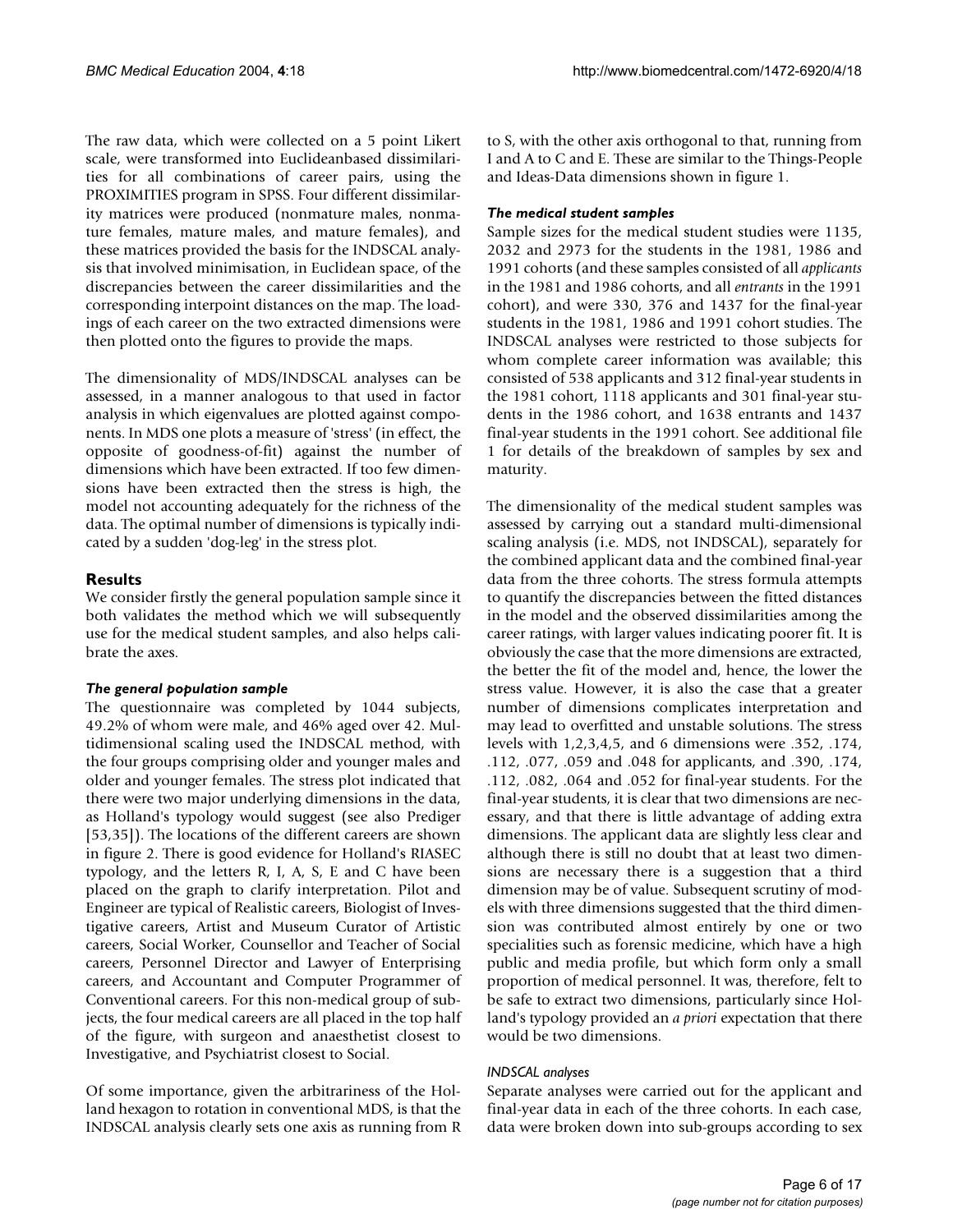<span id="page-6-0"></span>

#### Indian group space of the career preference  $\mathbf{z}$  s expressed by the general population samples of the general population samples of the general population samples of the general population samples of the general popula

INDSCAL group space of the career preferences expressed by the general population sample. The locations of the labels R, I, A, S, E and C are approximate and are only for guidance and orientation. The four medical specialities are shown in blue so that they are more visible.

(male-female) and age (mature at entry to medical school, *i.e.*  $>21$  yrs old; or typical post-school entry, at  $\leq 21$  years old). INDSCAL analyses can clarify the underlying dimensions within data as long as the sub-groups are likely to vary along those dimensions. It should be noted that many studies have found sex differences in medical career interest (e.g. [54]), and younger students are also likely to have different attitudes towards careers than their nonmature counter-parts [55].

Figures 3,4 and 5 show the group plots of the different specialities in applicants to medical school, and figures 6, 7 and 8 show the group plots for the specialities in finalyear medical students. In order to help interpret these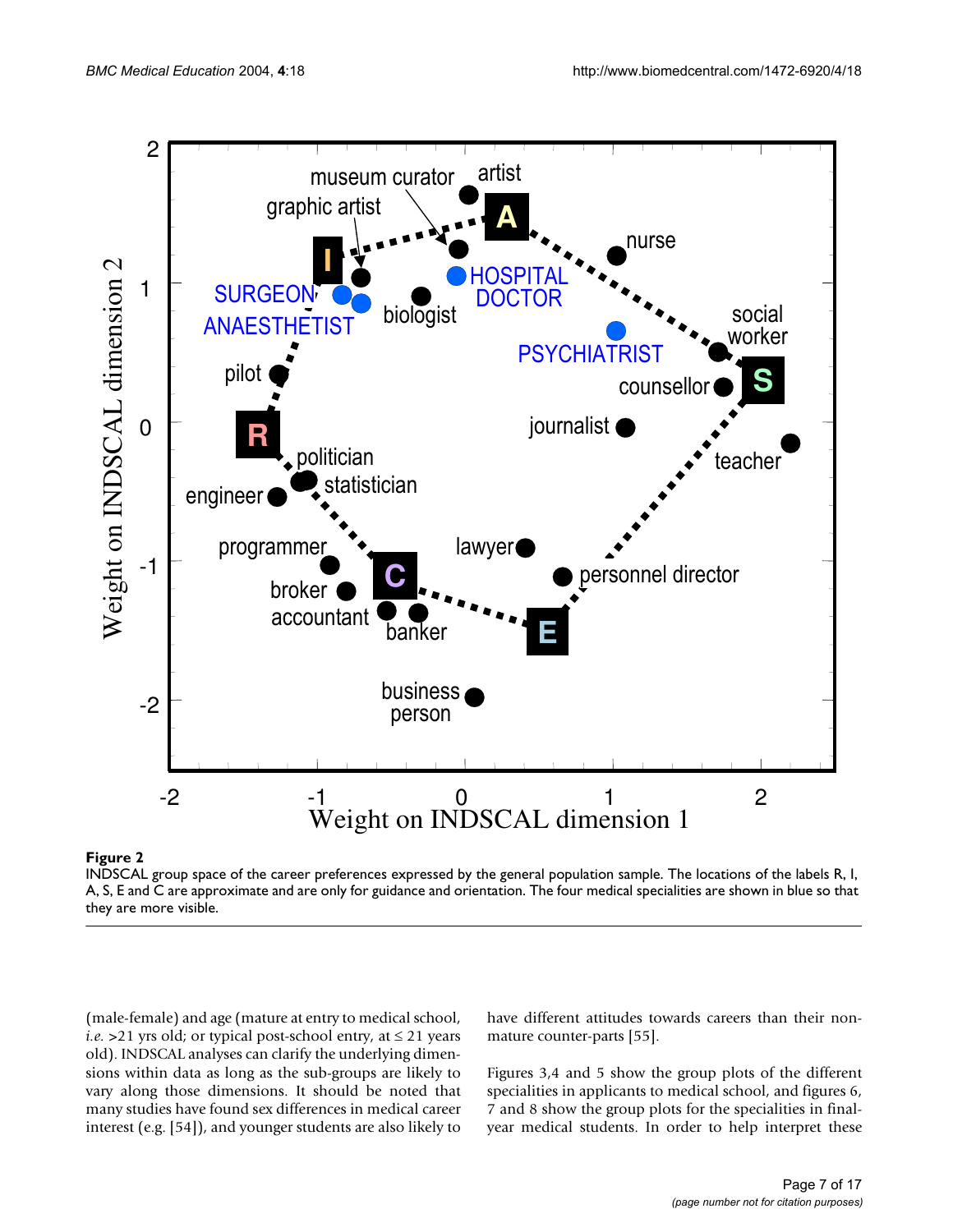

## **1981 Cohort: Applicants**

#### The INDSCAL group space for the medical specia **Figure 3** lities for the applicants in the 1981 cohort

The INDSCAL group space for the medical specialities for the applicants in the 1981 cohort. For abbreviations see the Abbreviations section.

plots, and for reasons which will become clearer later, we have joined together the data points for Surgery, Hospital Medicine, Psychiatry, Public Health, Administrative Medicine and Laboratory Medicine. For the applicants, it is now clear that these specialities are arranged approximately in the form of a hexagon, with Surgery at the extreme left and Administrative Medicine at the bottom right-hand corner. The pattern shown in the finalyear students is similar, Surgery still being at the left-hand side, and Administrative Medicine at the bottom right.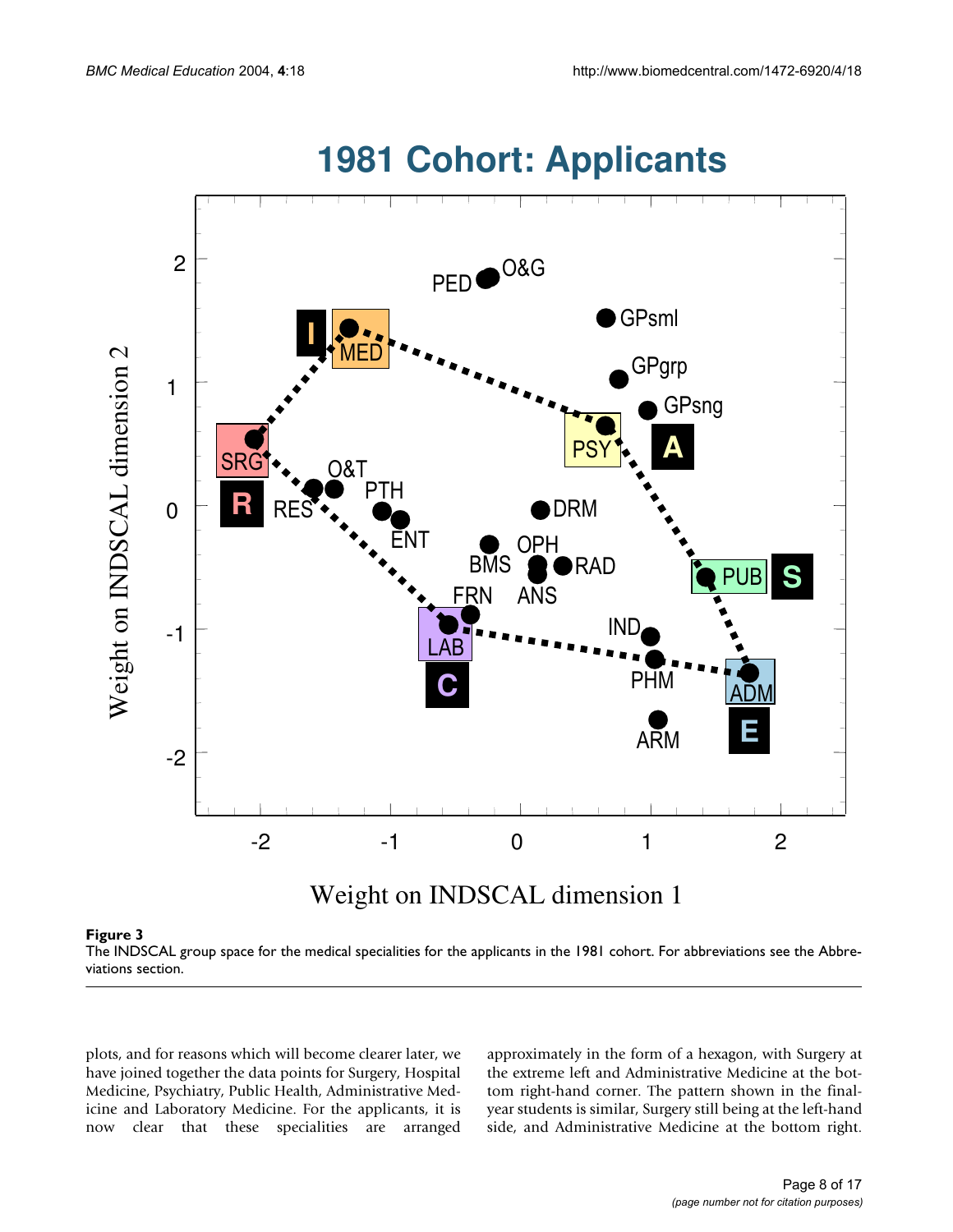

### **1986 Cohort: Applicants**

#### The INDSCAL group space for the medical specia **Figure 4** lities for the applicants in the 1986 cohort

The INDSCAL group space for the medical specialities for the applicants in the 1986 cohort. For abbreviations see the Abbreviations section.

Although there are some minor differences between the three cohorts, the broad picture is of overall similarity in the structure of the maps.

The maps shown in figures 3 to 8 are, in INDSCAL terminology, group spaces [44,45]. They are, however, composed of several different sources, broken down by age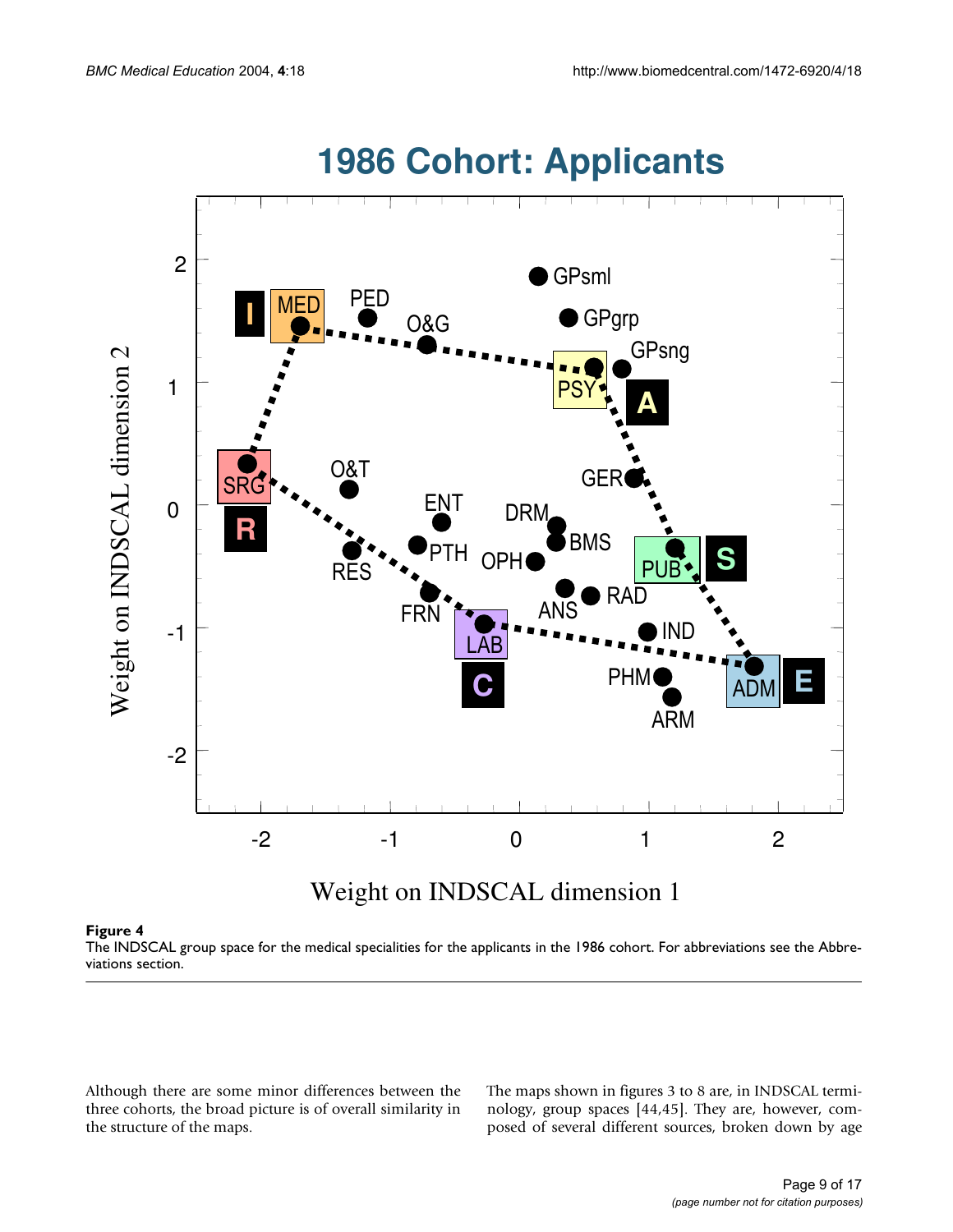

### **1991 Cohort: Applicants**

#### The INDSCAL group space for the medical spec **Figure 5** ialities for the entrants in the 1991 cohort

The INDSCAL group space for the medical specialities for the entrants in the 1991 cohort. For abbreviations see the Abbreviations section.

and sex. Maps can also be produced of 'source space' which shows how the groups differ in their relative weighting of the two extracted dimensions. Figure 9 shows the source spaces for the applicant and final-year student data in the three cohorts. The vertical axis represents the relative importance of the Things-People dimension, whereas the horizontal dimension shows the importance of the Data-Ideas dimension. It should be noted that these axes do *not* mean that, say, People are more important than Things, but that the Things-People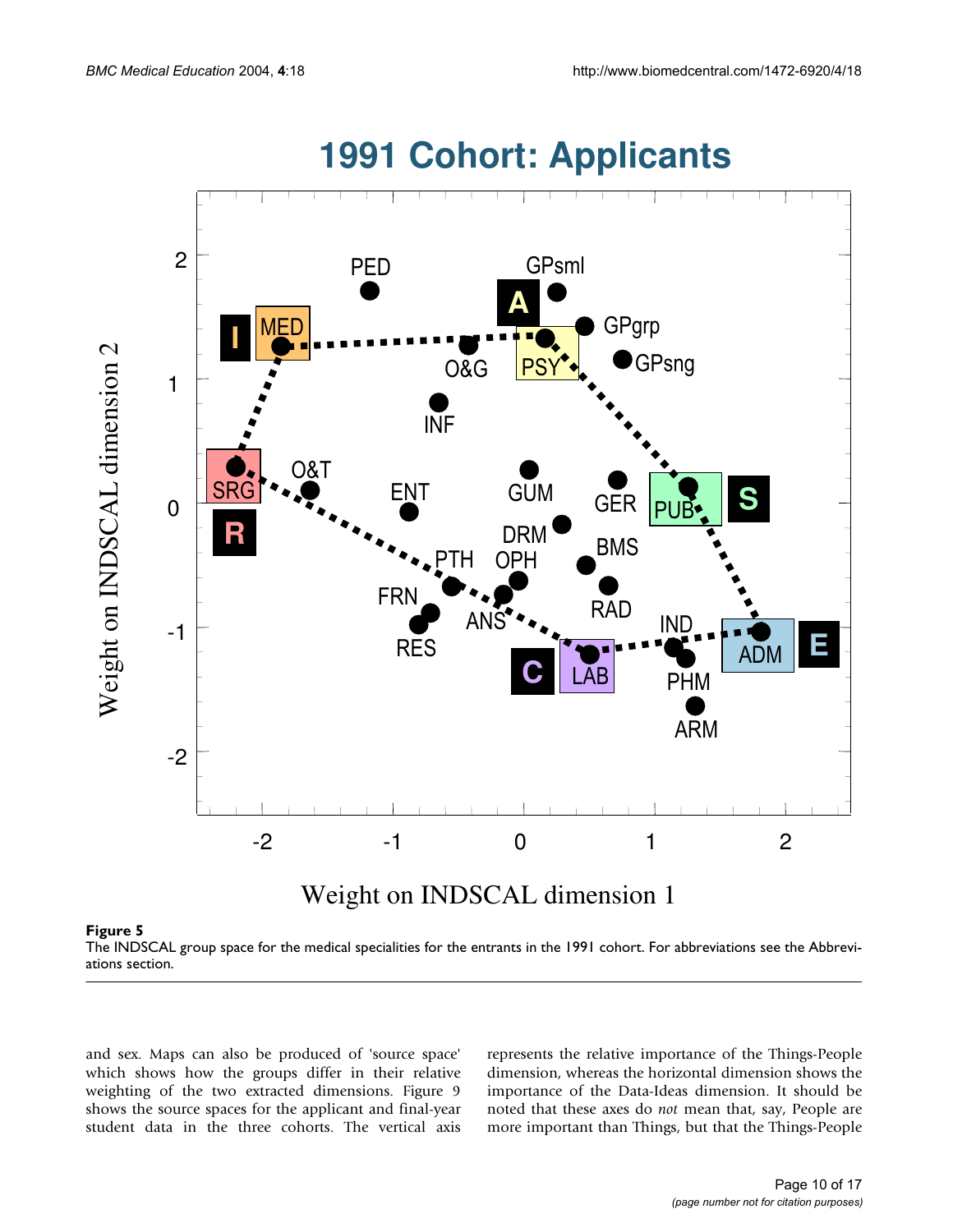

### **1981 Cohort: Final Year**

#### The INDSCAL group space for the medical specialities fo **Figure 6** r the final-year medical students in the 1981 cohort

The INDSCAL group space for the medical specialities for the final-year medical students in the 1981 cohort. For abbreviations see the Abbreviations section.

dimension is more differentiated than the Data-Ideas dimension (just as, say, in a map of Italy or Chile, there is far more north-south differentiation than east-west, as they are long-thin countries). In each of the six analyses, the male subjects put more emphasis on the Things-People dimension whereas the female subjects put more emphasis upon the Data-Ideas dimension (and hence the male subjects tend to be in the top left corner and the female subjects in the bottom-right). In the 1981 cohort there is also a suggestion that younger subjects put more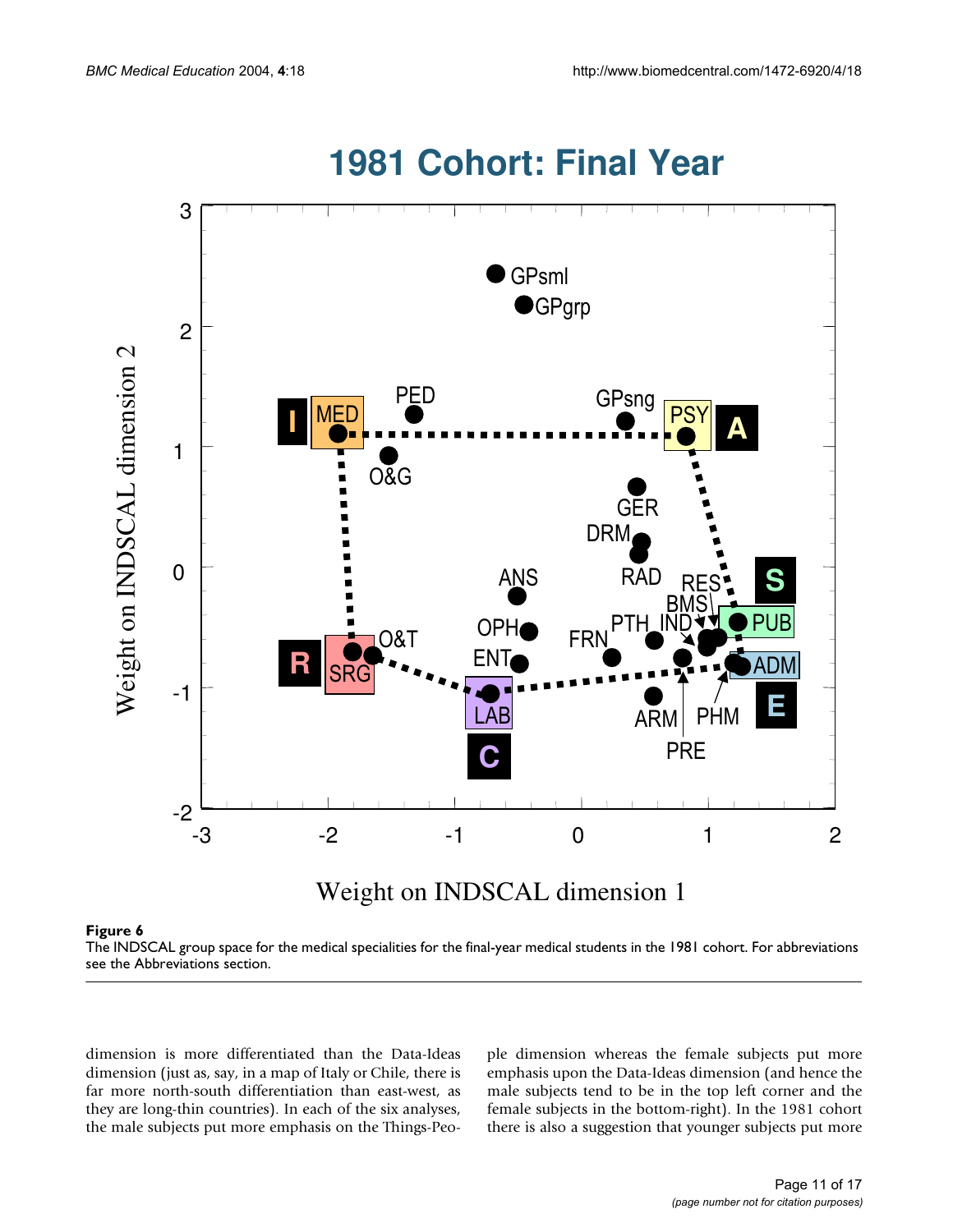

# **1986 Cohort: Final Year**

#### The INDSCAL group space for the medical specialities fo **Figure 7** r the final-year medical students in the 1986 cohort

The INDSCAL group space for the medical specialities for the final-year medical students in the 1986 cohort. For abbreviations see the Abbreviations section.

emphasis on the Things-People dimension, and older subjects on the Data-Ideas dimension for differentiating careers, but the effect is smaller in the 1986 cohort, and barely visible in the 1991 cohort, suggesting a possible change in the way these groups perceive medical careers.

In interpreting these analyses it should be noted that although the absolute size of the various groups was more than adequate for the INDSCAL analyses, the group weights for the mature candidates (male and female) in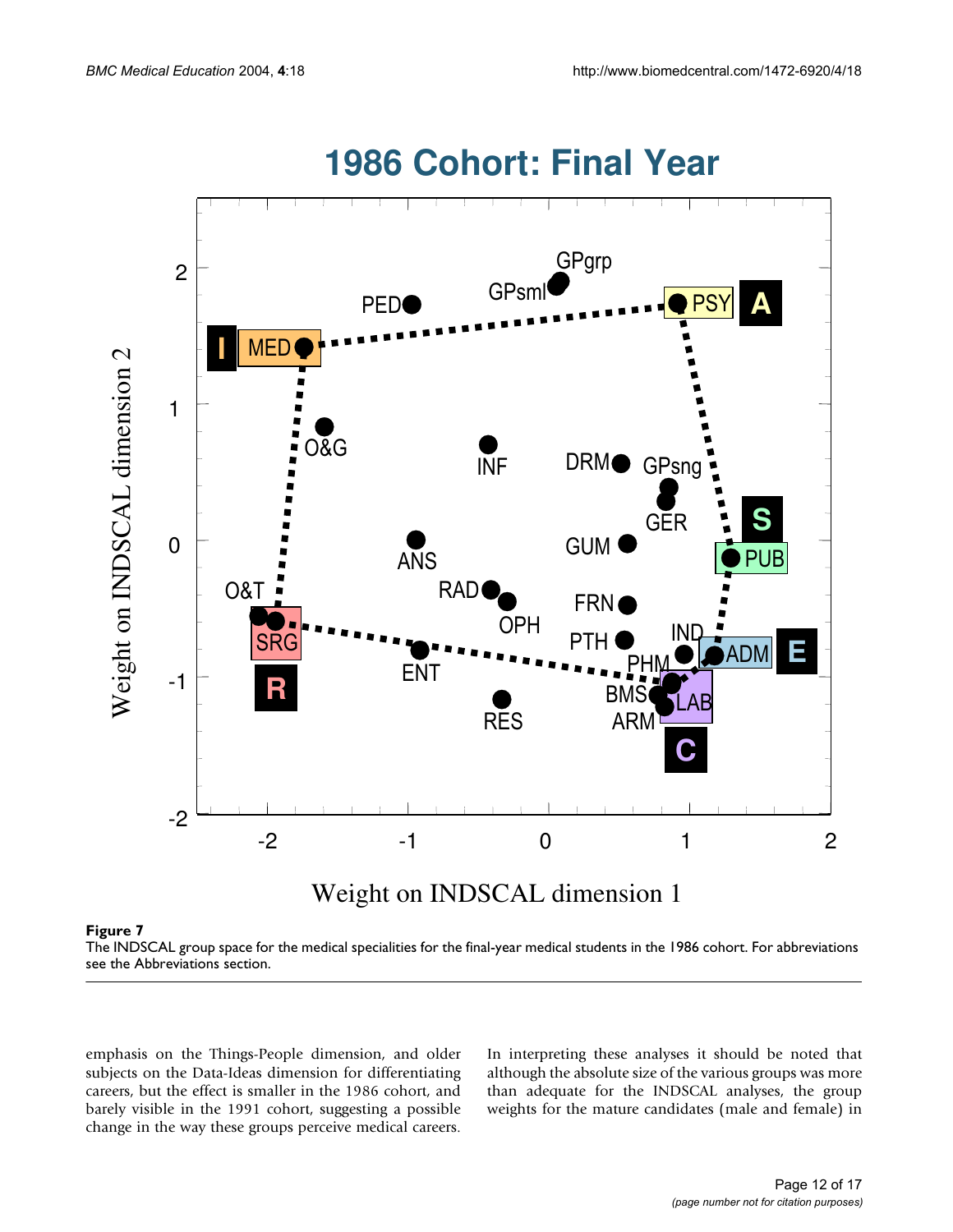

### **1991 Cohort: Final Year**

The INDSCAL group space for the medical specialities fo **Figure 8** r the final-year medical students in the 1991 cohort

The INDSCAL group space for the medical specialities for the final-year medical students in the 1991 cohort. For abbreviations see the Abbreviations section.

the 1981 and 1986 finalyear data were based on very small samples, ranging between 5 and 17 participants, and may, therefore, be somewhat unstable.

#### **Discussion**

The primary objectives of this study were to use the empirical method of individual differences scaling to derive maps of the underlying perceived structure of medical career specialities, and to assess the extent to which those maps are similar to those described by Holland in his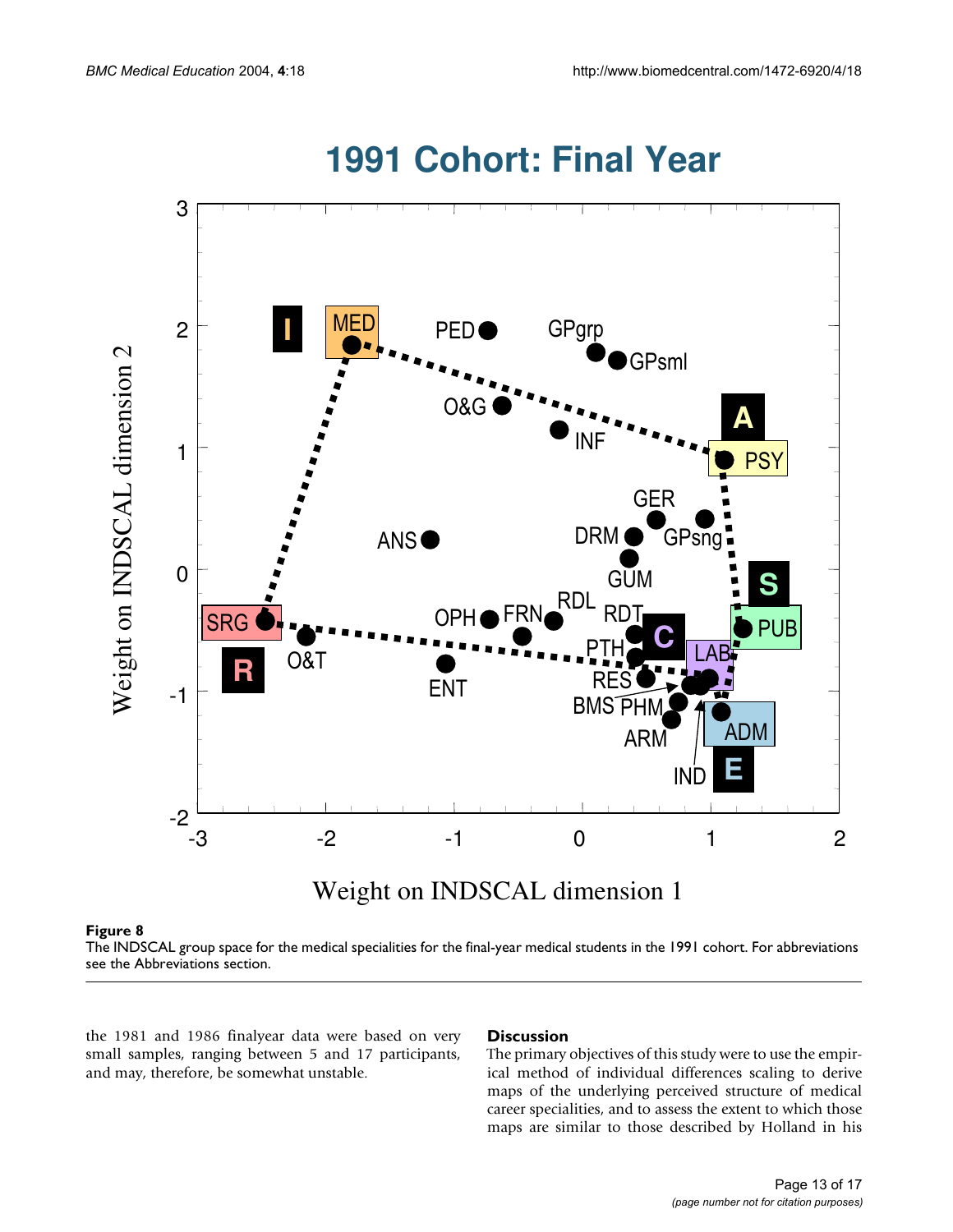

INDSCAL source spaces for the applicants/entrants and final-year medical students in the 1981, 1986 and 1991 cohorts. Square symbols are for male subjects and circles for female subjects. Solid symbols are for younger students, whereas hatched symbols are for mature students. To help visualisation, the solid arrows connect from younger males to younger females, whereas dashed arrows connect from mature males to mature females. See text for further details of interpretation.

hexagonal representation of the RIASEC groups of careers. That this method is a valid way of deriving Holland's structure in general is seen in figure [2,](#page-6-0) in which a broad range of non-medical careers is assessed by non-medical individuals, and the RIASEC structure is readily derived. Of particular importance is that because the analysis used INDSCAL, the dimensions are not arbitrary to rotation, and that the R-S dimension (corresponding to the Things-People dimension) and the IA-EC dimension (corresponding to the Ideas-Data dimension) are the basic underlying structure, as shown by Prediger [35,53]. The "Things-People" dimension also bears a strong similarity to the Technique orientation and People orientation which has also been described in relation to medical specialities [56].

The general population sample also rated four medical specialities, with Surgery and Anaesthetics at one extreme, and Psychiatry at the other, and these medical specialities differed principally along the R-S dimension. That Surgery and Anaesthetics are more concerned with Things, and Psychiatry is more concerned with People fits well with the reduction of Holland's hexagon to the two dimensions of Things-People and Ideas-Data. It is also worth noting that *all* of the four medical specialities are seen by the general public as being primarily concerned with Ideas rather than with Data, as surely befits medical careers.

The MDS analyses demonstrate that the representation of the various medical specialities by the medical student samples can be captured within a two-dimensional space, as Holland had suggested. The maps shown in figures 3 to 8 indicate that the structures are broadly similar across the three cohorts, and that although there are some minor differences between the applicants and the final-year students, it is the case that overall the similarities are more impressive than the differences. The crucial question therefore concerns whether the medical student maps are homologous to those of Holland's RIASEC typology. If there is a homology, then one may ask what are the Realistic, Investigative, Artistic, Social, Enterprising and Conventional specialities of medicine.

From scrutinising figures 3 to 8 we suggest that the RIASEC structure of medicine is typified by the six prototypical specialities of Surgery, Hospital Medicine, Psychi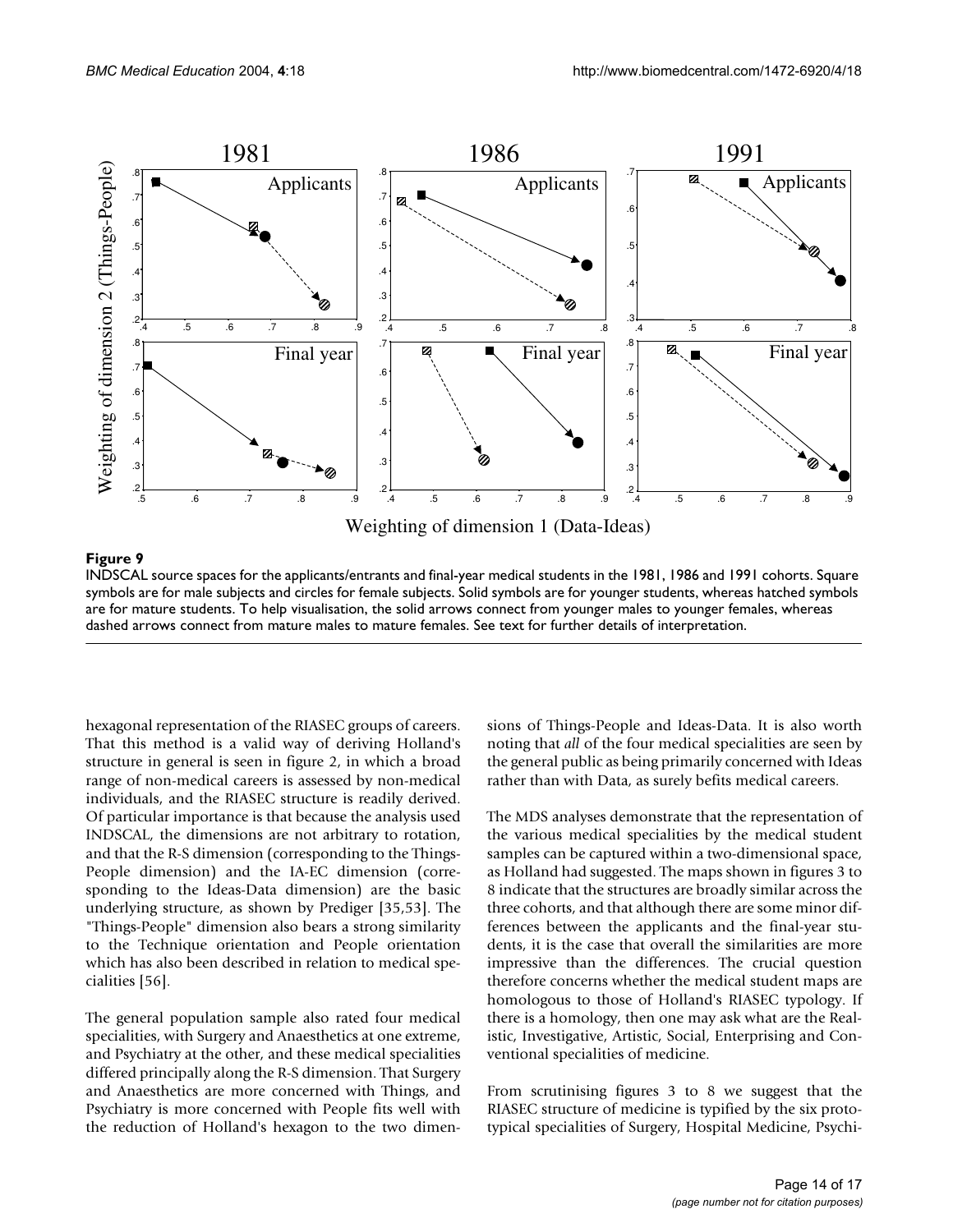atry, Public Health, Administrative Medicine and Laboratory Medicine. It should be emphasised that in suggesting this we are not implying a direct comparability in the posts, rather a formal similarity within the limits imposed by being within the domain of medicine, as opposed to that of careers in general.

#### *Surgery –* **Realistic**

Surgeons can be seen as the engineers of medicine, solving problems at high levels of mechanical and technical proficiency, with an emphasis upon practical skills, craftsmanship, and immediate and effective results.

#### *Hospital Medicine –* **Investigative**

The core of Hospital Medicine (Internal Medicine) is diagnosis, achieved by carrying out appropriate investigations. Physicians typify the model of the 'scientist-practitioner', investigating symptoms and signs and relating them to the underlying pathophysiology of the patient.

#### *Psychiatry –* **Artistic**

Psychiatrists, and also General Practitioners, have a more artistic approach to medicine, seeing, interpreting and responding imaginatively to a range of medical, social, ethical and other problems. The emphasis in many ways is on the uniqueness of the patient, the ideas that they are expressing, and the psycho-social theories and concepts which are necessary for interpreting the individual.

#### *Public Health –* **Social**

Although most medicine is concerned with individual patients, the remit of Public Health is primarily social in the sense of applying medicine to society as a whole, treating the 'body politic'. It is noteworthy that in the maps, Public Health is not only at the Social end, but also closer to Data than to Ideas. Public Health manages social and community health by the appropriate analysis of data.

#### *Administrative medicine –* **Enterprising**

The management of hospitals and health-care requires the creative skills of the business executive, the lawyer and the personnel director to achieve a smoothly running system. People, both patients and carers, are at the heart of any health-care system, and therefore administrative medicine is at the People end of the dimension.

#### *Laboratory Medicine –* **Conventional**

The running of efficient systems in haematology, histopathology or chemical pathology requires many of the attributes shared with the accountant or the banker, including the willingness to develop, implement and follow standard procedures within a complex system. The emphasis is inevitably upon the things that do the measurements, and upon the data collected, rather than the ideas or people behind the data and the technology.

The analyses in this paper suggest that in our groups of students there is a broad similarity between preferences for medical careers and the typology found by Holland in careers in general, suggesting that the structures are homologous. Although our study has been restricted to medical students in the UK, our findings are likely to be generalisable, given that the patterns are found in three separate cohorts studied over a decade, and across medical school applicants and final-year students. Just as Holland's typology is found in most studies of careers, over a period of three decades and in many countries, despite a wide range of changes in society, in education, and in the nature of jobs and careers themselves, so we would predict that our typology of medical careers will be robust to such changes. To put it more strongly, we would predict that despite enormous changes in every aspect of medicine over two and a half millennia, just as Hippocrates recognised that surgery is different in many ways from other branches of medicine, and that not every doctor wishes or is able to be a surgeon, so the same applies today and will probably continue to apply as long as medicine is practised. That is likely to be so primarily, as Ackerman has suggested, because Holland's typology is underpinned by wide-ranging, broadly defined individual differences in aptitude and personality [36] which are also likely to be stable across time and cultures [57].

It may at first be felt that our approach to mapping careers is fundamentally different to that of Gale and Grant [58,59], who describe a questionnaire, the Sci-45, which has twelve sub-scales and allows discrimination between 45 different medical specialities as possible careers. However, the purposes of that instrument and our analyses are very different. Gale and Grant aimed at developing a practical instrument for counselling individuals, which would allow a detailed differentiation between careers. In contrast, we aimed at investigating and mapping the broad picture underlying careers. To use an analogy with geography, our map is primarily a large-scale representation of a region such as Britain, which lays out the main northsouth and east-west axes and defines the broad regions of that map (Scotland, Wales, South of England, East Anglia), as well as placing the main cities, which are analogous to the specific careers. Gale and Grant in contrast are developing a method of differentiating between the various cities, particularly when, as say in the West Midlands conurbation, some cluster closely together within the map. We therefore expect that underlying the Gale and Grant questionnaire will be two broad dimensions equivalent to those which we have described.

#### **Abbreviations**

INDSCAL Individual differences scaling

MDS Multidimensional scaling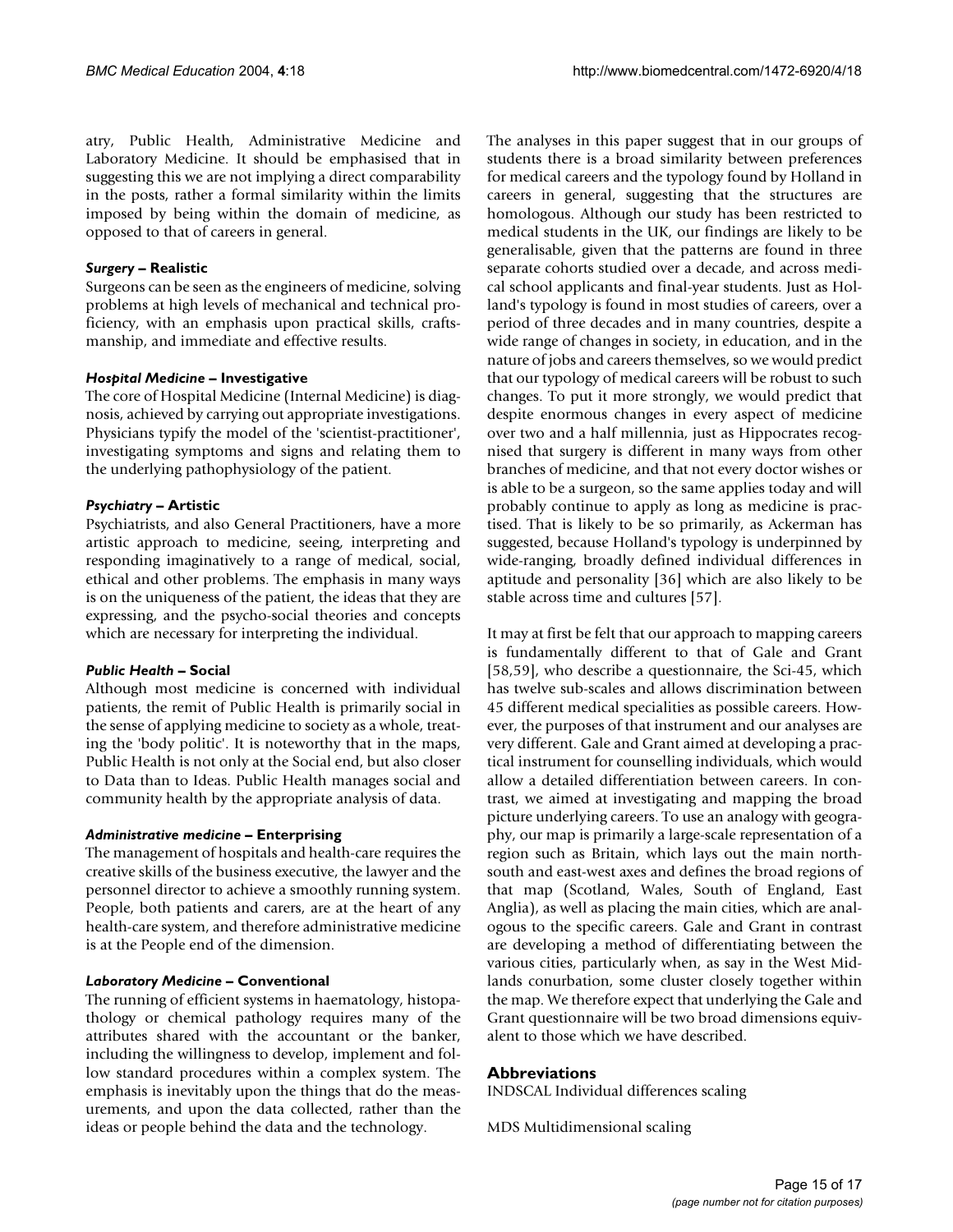RIASEC Realistic-Investigative-Artistic-Social-Enterprising-Conventional

Speciality abbreviations in figures 3 to 8.

ADM Administrative Medicine

ANS Anaesthetics

ARM Armed Forces

BMS Basic Medical Sciences

DRM Dermatology

ENT Ear, Nose & Throat

FRN Forensic

GER Geriatrics

GPlrg GP Large Group practice

GPsml GP Small practice

GPsng GP Single handed

GUM Genito-urinary medicine

IND Industrial Medicine

INF Infectious diseases

LAB Laboratory (Haematology, Clinical Chemistry, etc.)

MED Internal Medicine

O&G Obstetrics & Gynaecology

O&T Orthopaedics & Trauma

OPH Ophthalmology

PED Paediatrics

PHM Pharmaceutical Medicine

PSY Psychiatry

PTH Pathology

PUB Public Health

RAD Radiology/ Radiotherapy

RDL Radiology

RDT Radiotherapy

RES Research

SRG Surgery

#### **Competing interests**

The authors declare that they have no competing interests.

#### **Authors' contributions**

ICM had collected the data in the various surveys over a number of years. ICM and KVP jointly decided how to do the statistical analysis, and KVP was responsible for the programming and data analysis. ICM wrote the first draft of the paper, which was revised by KVP, with both authors being responsible for the final draft.

#### **Additional material**

#### **Additional File 1**

*Additional analyses of data* Click here for file [\[http://www.biomedcentral.com/content/supplementary/1472-](http://www.biomedcentral.com/content/supplementary/1472-6920-4-18-S1.pdf) 6920-4-18-S1.pdf]

#### **Acknowledgments**

We thank the many medical students and doctors who, over many years, have enabled ICM to carry out these longitudinal studies of medical student selection and training. K V Petrides was supported by a Postdoctoral Research Fellowship awarded by the Economic and Social Research Council (ESRC) and mentored by I C McManus.

#### **References**

- 1. Chant ADB: **[Designing a doctor.](http://www.ncbi.nlm.nih.gov/entrez/query.fcgi?cmd=Retrieve&db=PubMed&dopt=Abstract&list_uids=1681241)** *Lancet* 1991, **338:**888.
- 2. Chant A: *The stem doctor* Southampton: Anthony Chant; 1989.
- 3. Davis WK, Bouhuijs PA, Dauphinee WD, McAvoy PA, Alexander DA, Coles C, *et al.*: **Medical career choice: current status of research literature.** *Teaching and Learning in Medicine* 1990, **2:**130-138.
- 4. Dohn H: **[Choices of careers in medicine: some theoretical](http://www.ncbi.nlm.nih.gov/entrez/query.fcgi?cmd=Retrieve&db=PubMed&dopt=Abstract&list_uids=8949547) [and methodological issues.](http://www.ncbi.nlm.nih.gov/entrez/query.fcgi?cmd=Retrieve&db=PubMed&dopt=Abstract&list_uids=8949547)** *Medical Education* 1996, **30:**157-160.
- 5. Strong EK, Tucker AC: **The use of vocational interest scales in planning a medical career.** *Psychological Monographs* 1952, **66:**1-61.
- 6. Schumacher C: **[Personal characteristics of students choosing](http://www.ncbi.nlm.nih.gov/entrez/query.fcgi?cmd=Retrieve&db=PubMed&dopt=Abstract&list_uids=14130656) [different types of medical careers.](http://www.ncbi.nlm.nih.gov/entrez/query.fcgi?cmd=Retrieve&db=PubMed&dopt=Abstract&list_uids=14130656)** *Journal of Medical Education* 1964, **39:**278-288.
- 7. Kritzer H, Zimet C: **[A retrospective view of medical speciality](http://www.ncbi.nlm.nih.gov/entrez/query.fcgi?cmd=Retrieve&db=PubMed&dopt=Abstract&list_uids=6016634) [choice.](http://www.ncbi.nlm.nih.gov/entrez/query.fcgi?cmd=Retrieve&db=PubMed&dopt=Abstract&list_uids=6016634)** *Journal of Medical Education* 1967, **42:**47-53.
- 8. Monk MA, Thomas CB: **[Personal and social factors related to](http://www.ncbi.nlm.nih.gov/entrez/query.fcgi?cmd=Retrieve&db=PubMed&dopt=Abstract&list_uids=4718018) [medical specialty practice.](http://www.ncbi.nlm.nih.gov/entrez/query.fcgi?cmd=Retrieve&db=PubMed&dopt=Abstract&list_uids=4718018)** *Johns Hopkins Med J* 1973, **133:**19-29.
- 9. Paris J, Frank H: **[Psychological determinants of a medical](http://www.ncbi.nlm.nih.gov/entrez/query.fcgi?cmd=Retrieve&db=PubMed&dopt=Abstract&list_uids=6627191) [career.](http://www.ncbi.nlm.nih.gov/entrez/query.fcgi?cmd=Retrieve&db=PubMed&dopt=Abstract&list_uids=6627191)** *Can J Psychiatry* 1983, **28:**354-357.
- 10. Crimlisk H, McManus IC: **[The effect of personal illness experi](http://www.ncbi.nlm.nih.gov/entrez/query.fcgi?cmd=Retrieve&db=PubMed&dopt=Abstract&list_uids=3696018)[ence on career preference in medical students.](http://www.ncbi.nlm.nih.gov/entrez/query.fcgi?cmd=Retrieve&db=PubMed&dopt=Abstract&list_uids=3696018)** *Medical Education* 1987, **21:**464-467.
- 11. Bartnick L, Kappelman M, Berger J, Sigman B: **[The value of the Cal](http://www.ncbi.nlm.nih.gov/entrez/query.fcgi?cmd=Retrieve&db=PubMed&dopt=Abstract&list_uids=3982315)[ifornia Psychological Inventory in predicting medical stu](http://www.ncbi.nlm.nih.gov/entrez/query.fcgi?cmd=Retrieve&db=PubMed&dopt=Abstract&list_uids=3982315)[dents' career choice.](http://www.ncbi.nlm.nih.gov/entrez/query.fcgi?cmd=Retrieve&db=PubMed&dopt=Abstract&list_uids=3982315)** *Medical Education* 1985, **19:**143-147.